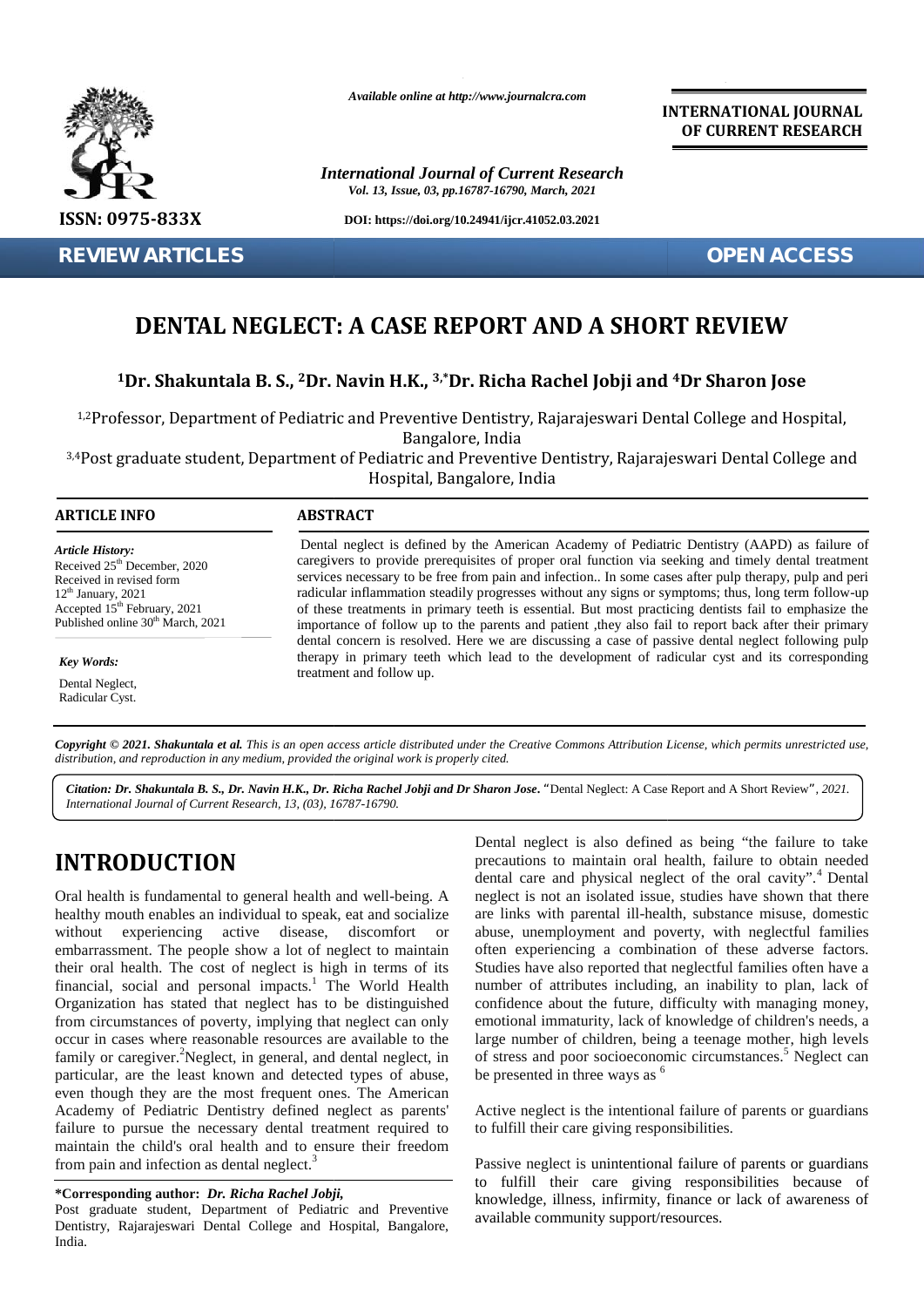Self neglect is a person's inability to provide for his or her own needs because of physical, mental or developmental disability or any combination of these. The impact of improper care to oral disease like dental caries can even lead to cyst and tumor formation which further affects their lives. Here we are presenting a case of passive dental neglect which lead to a cyst formation. Self neglect is a person's inability to provide for his or he<br>needs because of physical, mental or developmental disa<br>or any combination of these. The impact of improper c<br>oral disease like dental caries can even lead to c

#### **CASE REPORT CASE REPORT**

A 12 year old female patient reported to the Department of A 12 year old female patient reported to the Department of I<br>Pediatric and Preventive Dentistry, Rajarajeswari Dental g College and Hospital, Bangalore with a chief complaint of pain and swelling in the lower right back side of the face since 1 week. The patient gave history of toothache in the same region since the last 6 months. The patient also gave history of restricted mouth opening and difficulty in chewing since the onset of the swelling. Patient gave history of pulp therapy being done for 85 followed by SS crown about 4 years back. The parent ralso said of not consulting a dentist for follow up or regular dental check up since then.

The extra oral examination revealed the presence of a firm swelling measuring 2 x 3cm in the right lower border of mandible. Intraoral examination revealed a firm swelling extending from mesial aspect of 47 to distal aspect of 44. Vestibular obliteration of buccal sulcus was noted, indicative of expansion of the buccal cortical plate. There was no intra oral sinus or active pus discharge present. OPG evaluation showed a radiolucency with defined margins involving 44,84,46 and un-erupted tooth bud irt 44.The radiographic findings indicated the presence of a cyst. (Fig 1) College and Hospital, Bangalore with a chief complaint of j<br>and swelling in the lower right back side of the face sin<br>week. The patient gave history of toothache in the same reg<br>since the last 6 months. The patient also g



**Fig. 1. OPG showing well defined radiolucency irt 44,,45,46,and 85**



**Fig 2: CBCT image showing the extend of the cyst**

Cone Beam Computed Tomography (CBCT) revealed a well defined radiolucency extending from distal aspect of 44 till mesial aspect of 47 antero-posteriorly, superior-inferiorly extension was from alveolar crest to 2mm from base of mandible and an impacted tooth irt 45 was noted which was displaced bucally. Fine Needle Aspiration Cytology (FNAC) of the contents from the cystic lumen was performed (Fig 2). From the history, clinical, radiographic and histopathological presentation, we arrived at a provisional diagnosis of radicular cyst. The treatment plan involved marsupilization of the lesion. Incision was made from 44 to mesial end of 47 along the gingival margin and the cystic site was exposed. Considerable thinning of the buccal cortical plate was observed, which was removed leaving the lingual plate in its intact state. The cystic lining was marsupialized along with extraction of 85 and sent for histo-pathological examination. Post surgical healing was uneventful. Histo-pathological features revealed a cystic lumen lined by stratified squamous epithelium which was 4–5 cells thick. The cyst was covered by fibrous connective tissue wall with spindle-shaped cells which confirmed the definitive diagnosis of radicular cyst. (Fig 3) Section a particular provide for this orbit on the one Bonn Computed Tonography (CBC) revealed a well as the state of the state of the state of the state of the state of the state of the state of the state of the state of Sometimes of a Densi metric care report into the metric of roots Research Computed Torrography (CRCT) cases in a present of roots and a proportion of the care review of roots and a proportion of the care reviewed in the c



**Fig 3. H and E stained section of the biopsy confirming the diagnosis of radicular cyst diagnosis** 

The presence of retrograde infection from the radicular resulted in non vitality of 44 and 46,so root canal treatment was done in relation to 45 and 46 . After 6 months, follow up was done and IOPA was taken which revealed that the premolar (44) was erupting in its normal eruptive path. After 12 months, the premolar had completely erupted into the normal occlusion (Fig 4 and Fig 5)



**Fig. 4. Radiographic evaluation at 3 month follow up 3**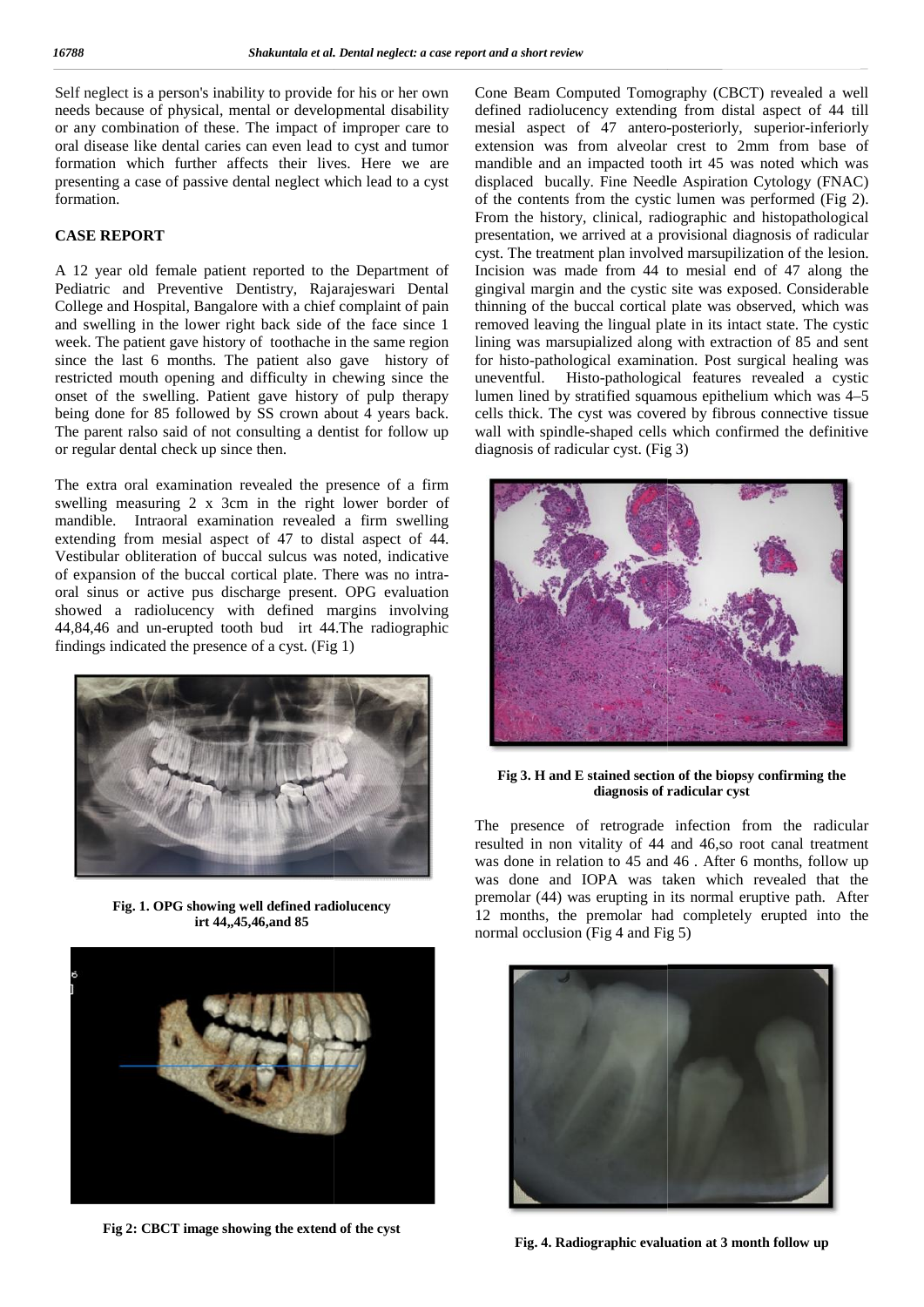

**Fig. 5. Clinical photograph at 1 year follow up**

## **DISCUSSION DISCUSSION**

Pulp therapy is recommended for treatment of primary teeth with pulpitis or apical periodontitis. Side effects of pulp affect therapy treatments may include cyst formation, delayed eruption or enamel defects of permanent successor teeth. It seems that there may be a relationship between the intra canal medicaments used for pulp therapies and the distinctive medicaments used for pulp therapies and the distinctive contraepithelial inclusions which are found in cyst walls that may provide a site for prolonged antigenic stimulation.<sup>7</sup> In fact  $\overline{\phantom{a}}$  I pulp therapy of primary teeth does not always have good pulp therapy of primary teeth does not always have good sprognosis and is affected by many factors such as root canal curves, presence of accessory canals and root resorptions. In some cases after pulp therapy, pulp and peri radicular inflammation steadily progresses without any signs or symptoms; thus, long term follow-up of these treatments in primary teeth is essential. But most practicing dentists fail to emphasize the importance of follow up to the parents and patient ,they also fail to report back after their primary dental concern is resolved. In our case the cystic lesion was associated with a pulpectomized deciduous second molar (85).Thus we reached a conclusion that the radicular cyst in the present case was a result of passive dental neglect due to nonchalant attitude of the parents in regards to oral health and the lack of proper communication between the child's previous sug dentist and the parents. Pulp therapy is recommended for treatment of primary teeth with pulpitis or apical periodontitis. Side effects of pulp atherapy treatments may include cyst formation, delayed ceruption or enamel defects of permanent succes curves, presence of accessory canals and root resorptions. In some cases after pulp therapy, pulp and peri radicular inflammation steadily progresses without any signs or symptoms; thus, long term follow up of these treatm

Dental neglect is defined by the American Academy of Pediatric Dentistry (AAPD) as failure of caregivers to provide viol prerequisites of proper oral function via seeking and timely dental treatment services necessary to be free from pain and infection.<sup>3</sup> Although child dental neglect may occur in any family, typical social determinants such as poverty, unemployment, homelessness, family isolation, illness, overcrowded housing, poor housing, economic status and substance abuse can attribute to this kind of maltreatment.<sup>2</sup> But dental neglect is not uncommon among the affluent and educated faction of the society, especially in situations where both parents have busy schedules due to their professional demands and an overall lack of interest in dental care give rise to scenarios of neglect. Victims of neglect may suffer from dental pain, difficulty eating, infection, loss of oral function, disrupted sleep, poor appearance, low weight, poor performance in school, low self-esteem and finally, poor quality of life .<sup>1,8</sup> dentist and the parents.<br>
Dental neglect is defined by the American Academy of<br>
Pediatric Dentistry (AAPD) as failure of caregivers to provide<br>
prerequisites of proper oral function via seeking and timely<br>
dental treatment unemployment, homelessness, family isolation, illness,<br>overcrowded housing, poor housing, economic status and<br>substance abuse can attribute to this kind of maltreatment.<sup>2</sup> But<br>dental neglect is not uncommon among the affl

These undesirable outcomes can lead to negative effects on nutrition, learning capacity, and any other activity of the child, which is fundamental for normal growth and development.<sup>9</sup> Some family characteristics result in parental ignorance and low dental intelligence, which prevent parents from meeting their child's dental care needs. Unfortunately, some parents only seek healthcare in case of dental emergencies. It is likely for parents to adopt such an approach for their children, which was the scenario in our case. Care must be taken when differentiating parents without awareness of the child's dental need from parent with adequate knowledge of child's oral status. The later parents have been alerted about their child's dental problems, the treatment needed and how to receive dental problems, the treatment needed and how to receive services yet they tend to show persistent failure to meet their child's need. Dentists are in the position to diagnose child dental neglect.General indicators include: repeated non attendance for scheduled oral health assessments (dental checkups); attendance for emergency pain relief more than once; and requirement for dental extractions/care under general anesthetic more than once .<sup>6</sup> Other indicators for dental neglect are: history of lack of continuity of care in the presence of previously identified dental pathology such as untreated rampant caries, untreated pain, infection, bleeding or trauma affecting the oro-facial region. The impact of the caries on the child should be assessed, dental records studied and parental awareness and knowledge, access to dental care and the child's willingness to undergo treatment considered when suspecting  $\frac{1}{2}$ dental neglect.<sup>2</sup> The control of the sleep space of the sleep since  $\alpha$  in the sleep since  $\alpha$  is the state of distribution in a state of each internet in the state of the state of the state of the state of the state of the state of the for a about such an approach for their children, which<br>enario in our case. Care must be taken when<br>mg parents without awareness of the child's dental<br>parent with adequate knowledge of child's oral<br>later parents have been a child's need. Dentists are in the position to diagnose child<br>dental neglect.General indicators include: repeated non-<br>attendance for scheduled oral health assessments (dental<br>checkups); attendance for emergency pain relief the<br>reduced interest in the interest in the interest in the interest strongly the strongly the interest of ensure the interest of an order against the interest of an order against the interest of an order against the inte

But even now majority of practicing dentists fail to notice the But even now majority of practicing dentists fail to notice the signs and even if they do most tend to ignore it and focus only on the dental treatment to be rendered thus turning a blind eye towards the comprehensive well being of the child, thus more emphasis should be placed on this topic as part of undergraduate dental education. Dental curriculum doesn't doesn'tproperly train students to detect dental neglect cases.This problem may be alleviated by revisiting the curricula and including a detailed topic on this issue and its clinical recognition. Thus, in this way, when students initiate their private practice, they will deal with dental neglect more competently. Postgraduate education is another way to provide properly train students to detect dental neglect cases. This<br>problem may be alleviated by revisiting the curricula and<br>including a detailed topic on this issue and its clinical<br>recognition. Thus, in this way, when students a professional with the highest level of pediatric patients may not diagnose the dental aspects of neglect. Thus, it is also suggested that physicians and dental team should collaborate with each other to maximize prevention, identification and treatment of dental neglect victims. Dentists also tend to hold their silence infear of impact on their practice, fear of family violence against the dental team itself, or against the child, fear of litigation and lack of certainty of diagnosis.<sup>2</sup> on the dental treatment to be rendered thus turning a blind eye<br>towards the comprehensive well being of the child, thus more<br>emphasis should be placed on this topic as part of spects of neglect. Thus, it is also<br>and dental team should collaborate<br>mize prevention, identification and<br>t victims. Dentists also tend to hold

Professionals must ensure that the caregiver realizes the nature and extent of the disease and attempts to overcome the barriers of accessing dental services for the child.It is strongly believed that improving the knowledge of parents toward daily oral health practices as well as the correct feeding habits is essential.<sup>5</sup> Also educating the parents regarding the importance of follow up consultation after dental procedures and routine dental checkups will help in eliminating cases like the present one. Thorough follow up on patients who have missed appointments or failed to show up for recall appointments should be ensured from the dentist's side. Dental neglect is a topic which has not been prioritized adequately till date and hold a lot of scope for future research.